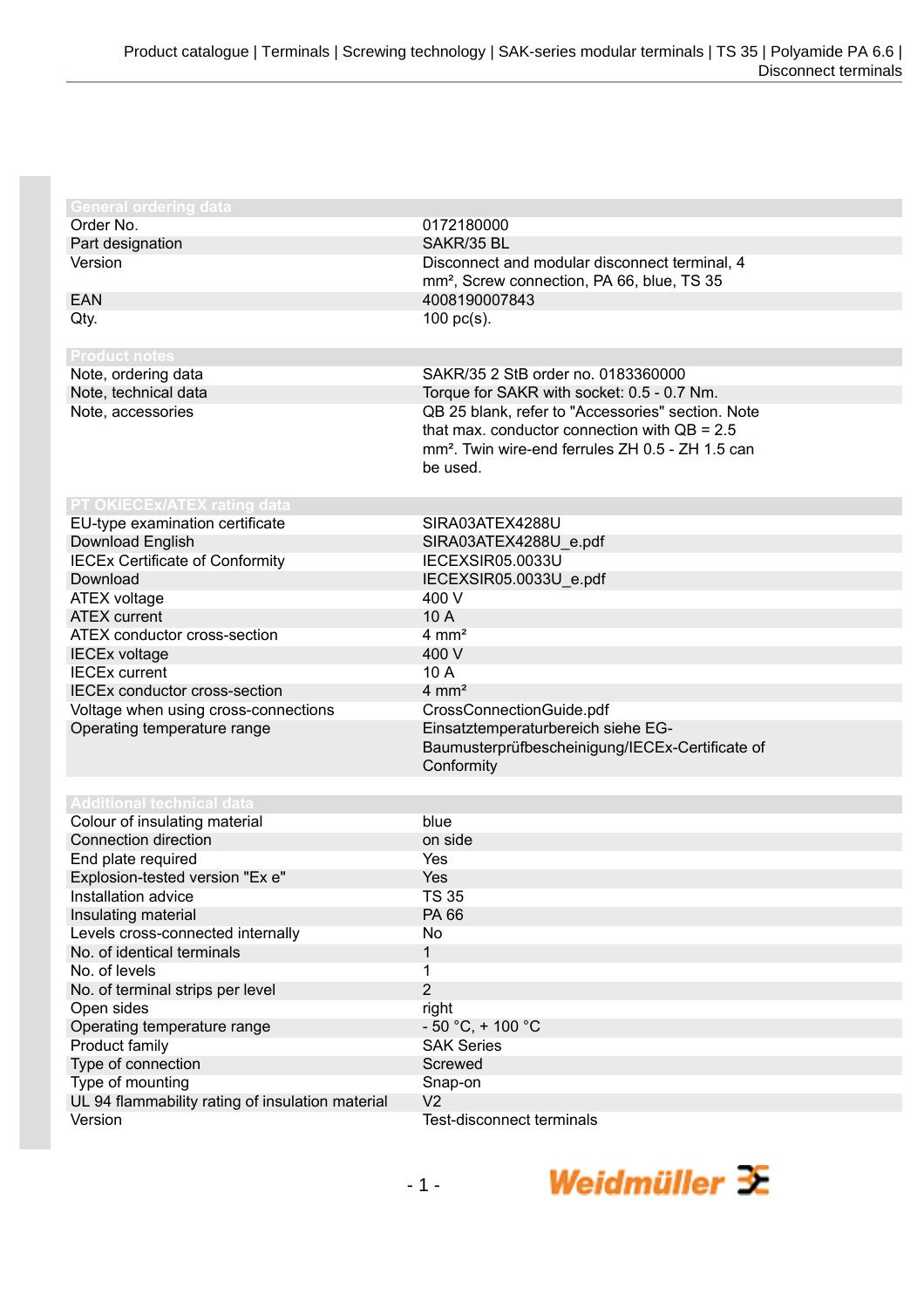| <b>CSA rating data</b>                            |                        |
|---------------------------------------------------|------------------------|
|                                                   | 300 V                  |
| Voltage (CSA)<br><b>CSA</b> current               | 10 A                   |
|                                                   | <b>AWG 22</b>          |
| Min. cross-section (CSA)                          | <b>AWG 12</b>          |
| Max. cross-section (CSA)                          |                        |
| <b>Conductors for clamping (additional</b>        |                        |
| connection)                                       |                        |
| Flexible with ferrule, min. (DIN 46228 pt 1)      | $0.5$ mm <sup>2</sup>  |
| Flexible with ferrule, max. (DIN 46228 pt 1)      | $2.5$ mm <sup>2</sup>  |
|                                                   |                        |
| <b>Conductors for clamping (rated connection)</b> |                        |
| Clamping range, min.                              | $0.13 \, \text{mm}^2$  |
| Clamping range, max.                              | $4 \, \text{mm}^2$     |
| Type of connection                                | Screw connection       |
| 2nd type of connection                            | screwed                |
| Connection direction                              | on side                |
| No. of connections                                | $\overline{2}$         |
| Stripping length                                  | 8 mm                   |
| Clamping screw                                    | M 3                    |
| <b>Blade size</b>                                 | $0.6 \times 3.5$ mm    |
| Tightening torque range                           | $0.51.0$ Nm            |
| Torque level with DMS electric screwdriver        | $\overline{2}$         |
| Gauge to IEC 60947-1                              | A3                     |
| Solid, min.                                       | $0.5$ mm <sup>2</sup>  |
| Solid, max.                                       | $4 \, \text{mm}^2$     |
| Stranded, min.                                    | $1.5$ mm <sup>2</sup>  |
| Stranded, max.                                    | $4 \, \text{mm}^2$     |
| Flexible, min.                                    | $0.5$ mm <sup>2</sup>  |
| Flexible, max.                                    | $4 \, \text{mm}^2$     |
| Flexible with ferrule, min. (DIN 46228/1)         | $0.5$ mm <sup>2</sup>  |
| Flexible with ferrule, max. (DIN 46228/1)         | $2.5$ mm <sup>2</sup>  |
| Twin wire-end ferrule, min.                       | $0.5$ mm <sup>2</sup>  |
| Twin wire end ferrule, max.                       | $1.5$ mm <sup>2</sup>  |
| AWG conductor size, min.                          | <b>AWG 26</b>          |
| AWG conductor size, max.                          | <b>AWG 12</b>          |
| AWG conductor size, min.                          | $0.13$ mm <sup>2</sup> |
| AWG conductor size, max.                          | $3.31$ mm <sup>2</sup> |
|                                                   |                        |
| <b>Dimensions</b>                                 |                        |
| Width                                             | $6.5$ mm               |
| Height of lowest version                          | 40.5 mm                |
| Length                                            | 42 mm                  |
| TS 32 offset                                      | 4 mm                   |
| TS 35 offset                                      | 21 mm                  |
|                                                   |                        |
| <b>Disconnect terminals</b>                       |                        |
| Integral test socket                              | No                     |
| Slitting                                          | Pivoting               |
| Torque level with DMS electric screwdriver        | $\overline{2}$         |